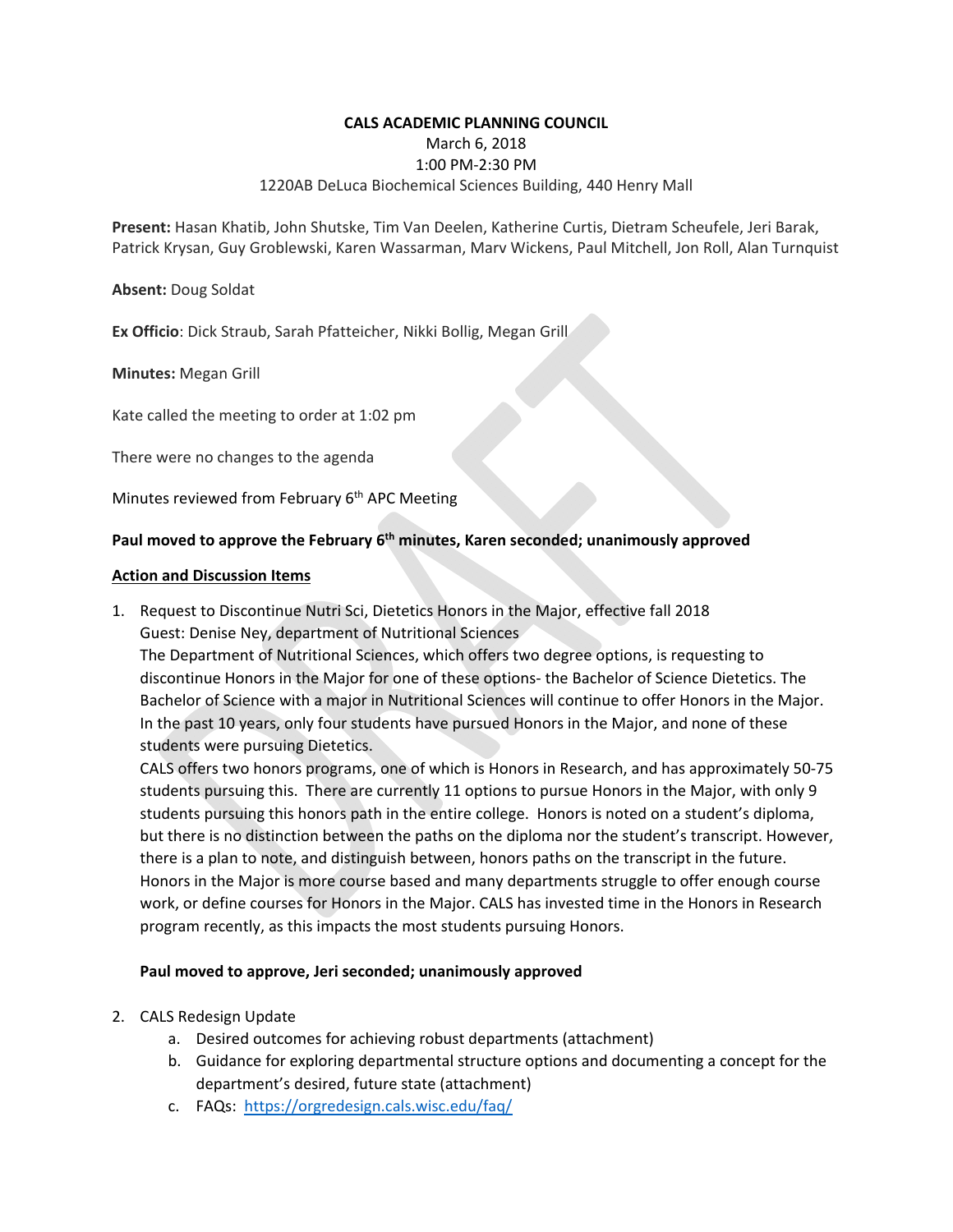## d. Timeline for next steps

Kate reviewed Desired Outcomes for Achieving Robust Departments document with APC. This document, along with the concept document for exploring departmental structure, were brought to the Department Chairs meeting last week. Kate requested APC feedback on both documents. In particular, Kate was interested in hearing what APC members felt created a sense of unity for Departments. APC members noted that shared undergrad majors or curriculum could create a shared goal. Forest and Wildlife Ecology was highlighted as an example of a department that underwent a merger. While this process did not happen overnight, they are functionally merged now with faculty advising students across both undergrad majors. The structure of Comm Arts, which is made up of four different colloquia, was also discussed as a model. Kate encouraged departments to seek out examples that make sense to them when exploring structural options. APC members asked how undergraduate programs might be delivered in a collaborative model. Kate agrees that there will be details such as this to address, but that departments should focus on a shared vision first.

APC questioned whether the document provided a good template for the collaborative, which is a working term. The document seems to focus on departments that either merge or stand alone. APC asked whether departments should focus on their uniqueness as an argument for standing alone. Kate would like departments to determine if they are robust enough to stand on their own using the metrics as guidance. The Associate Deans are currently working on finalizing these metrics, as well as obtaining data for the metrics, which will be available in March. In the short term, it will be easier to address the top three bullets with data, but in the long term, departments should consider all 6 bullets. Departments should begin conversations, and not wait until all data is available.

Kate clarified that departments who merge will have one executive committee, one tenure process, and one governance structure. Collaboratives would allow departments to maintain these processes separately, which engaging in partnerships surrounding shared resources. Kate has been meeting with Jocelyn Milner and Steve Smith to ensure that any partnerships or structure changes are in compliance with university and faculty governance polices. Kate also clarified that not every department will be expected to be a part of a collaborative, and departments would only participate if it makes sense. Resources will be distributed directly to departments, and Colloboratives can determine how best to share these resources. Typically, APC would be reviewing faculty position requests at this time of year. Instead, Kate is working on developing a plan for allocating the 50 % of faculty vacancy funds under the Dean's control.

APC questioned what effect department restructuring might have on academic staff, and noted that staff might notice a greater impact than faculty. Kate thinks that the structural changes, as well as the Total Title and Compensation project will allow staff more opportunities. Plans for returning resources from vacant staff positions will not be developed or reviewed until next year.

The two documents reviewed at the meeting will return to a future APC meeting.

# **Informational Items and Announcements**

1. Update on Associate Dean for Academic Affairs search

Three candidates have been identified for interviews, and these candidates will be asked to prepare a 20 minute presentation on their vision for the position. This will be followed by a 20 minute question and answer session. Candidates will also have an hour with the Academic